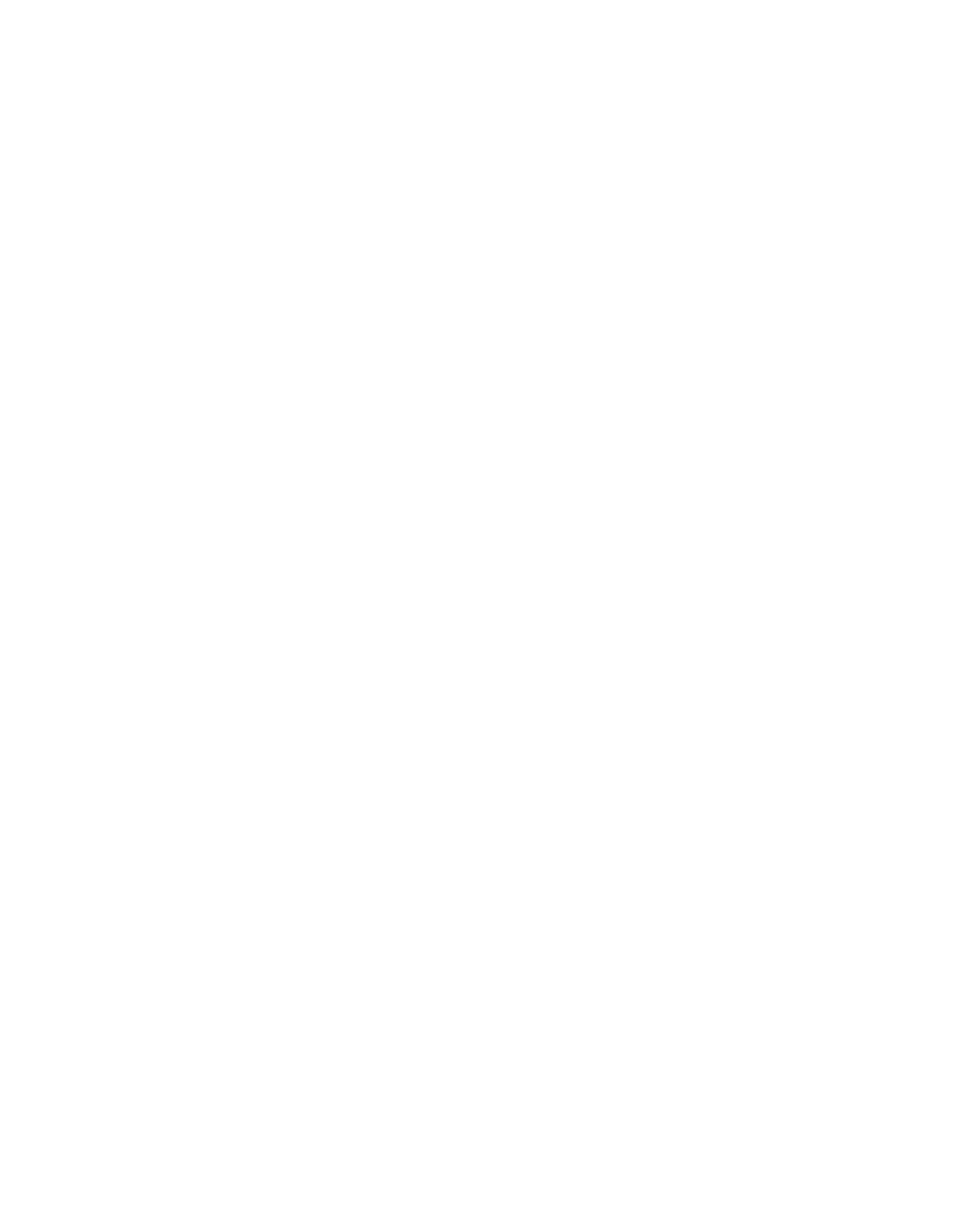### **KITE, Justice.**

[¶1] Fran Gillett appeals from an order granting summary judgment to Michael and Pamela White on their complaint to have title to a strip of land quieted in them on the basis of adverse possession. Ms. Gillett claims summary judgment was improper because a genuine issue of material fact existed as to whether the fence separating the strip of land from her property was a fence of convenience; the requisite ten year period for adverse possession was not met; and adverse possession can be used only as an affirmative defense, not an affirmative claim as the Whites used it. We conclude no genuine issue of material fact existed; therefore, summary judgment was proper.

### **ISSUE**

[¶2] The issue for our determination is whether the district court properly granted summary judgment quieting title to the strip of land in the Whites.

# **FACTS**

[¶3] Morris and Vivian Stille owned land in Albany County, Wyoming. In 1983, the Stilles sold the north half of the property to Marion and Constance Confer. The boundary between the two properties was marked by a barbed wire fence.

[¶4] In 1988, the Whites purchased the Confers' property. At the time of purchase, the Whites understood from the Confers that the barbed wire fence marked the southern boundary of their property. In 1997, Ms. Gillett and her then husband purchased the Stilles' property. The Gilletts divorced in 2001, and ownership of the property was conveyed to Ms. Gillett by quitclaim deed.

[¶5] Ms. Gillett had her land surveyed in 2004 and discovered that approximately one acre of her property was enclosed inside the barbed wire fence on the Whites' side of the boundary. She informed the Whites that she intended to move the fence to the legal boundary and in 2005 the Whites filed their complaint seeking to have title to the strip of land quieted in them. While conceding Ms. Gillett held legal title to the strip of land, the Whites claimed they had maintained actual, open, notorious, exclusive, continuous and hostile possession of the strip since purchasing their property in 1988. They further claimed the strip had been on their side of the fence and constantly and uninterruptedly used by them and the previous owners since 1983. They asked the district court to grant exclusive ownership of the strip to them and order the execution of a warranty deed naming them as the owner.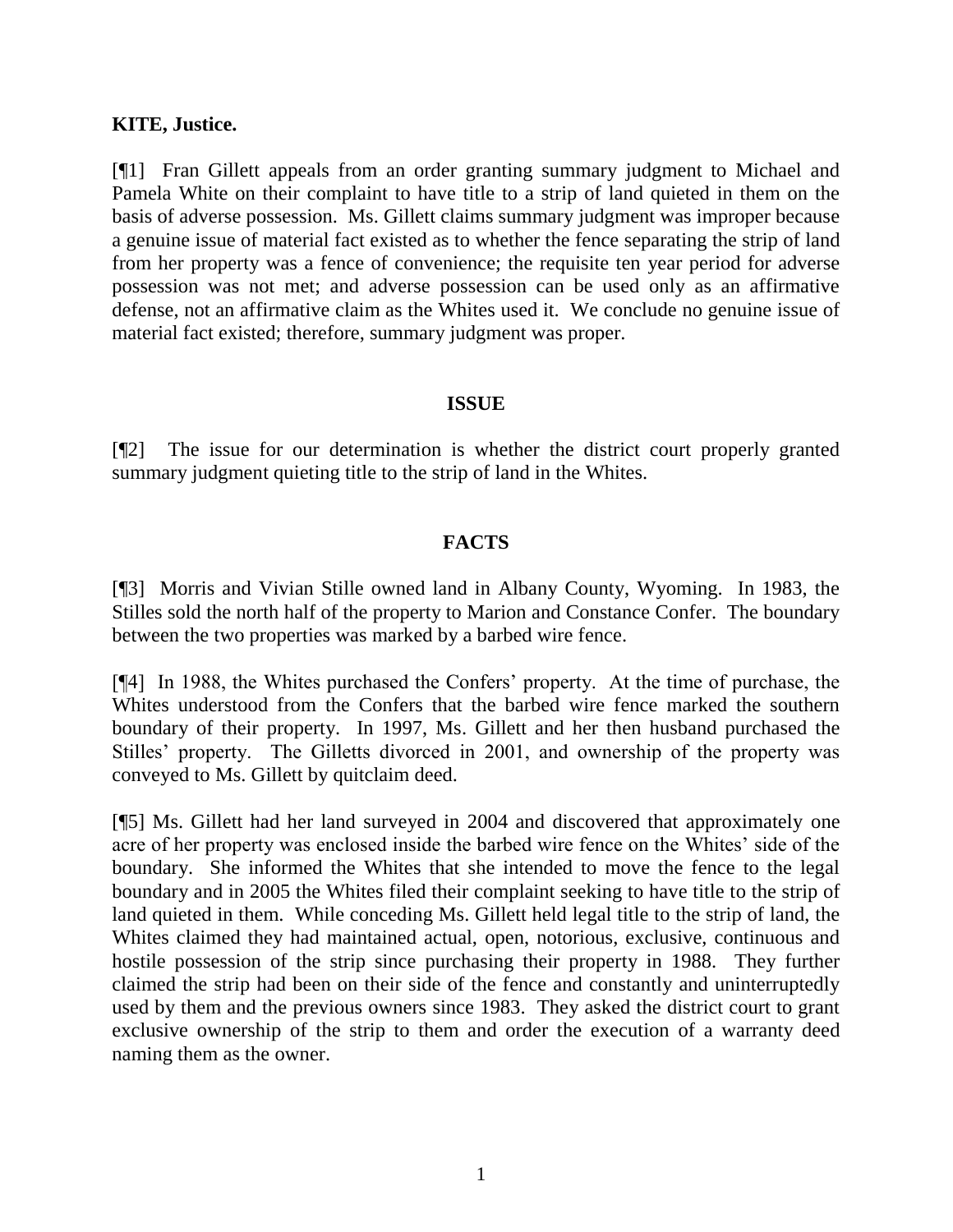[¶6] After Ms. Gillett answered the complaint, the Whites filed a motion for summary judgment. With the motion, they filed an affidavit in which they stated that the barbed wire fence on the south side of the property had constituted the boundary line between the two properties since 1983 and had never changed. They also stated they had maintained actual, open, exclusive and continuous possession of the strip on their side of the fence under a claim of right since 1988 and had used the strip as an integral part of their ranch operation since that time.

[¶7] Ms. Gillett responded to the summary judgment claiming the Stilles erected the fence as a matter of convenience. Ms. Gillett further asserted that when the Stilles sold the north half of the property to the Confers, the parties agreed as a matter of convenience to maintain the fence in its existing location rather than go to the expense of moving it onto the actual legal boundary between the two properties. Ms. Gillett also claimed the ten year period for claiming adverse possession stopped when she and her husband purchased the parcel in 1997. Finally, she argued under Wyoming law adverse possession is to be utilized as a shield, not as a sword; thus, it is available only as an affirmative defense, not an affirmative cause of action as the Whites were attempting to use it.

[¶8] After a hearing, the district court granted the motion for summary judgment. The court concluded the Whites used the disputed strip of land in a manner sufficient to put Ms. Gillett on notice of adverse use. More specifically, the court concluded the Whites used the strip of land for over ten years and their use was open, notorious, visible, exclusive and hostile. The district court entered an order consistent with its decision.

# **STANDARD OF REVIEW**

[¶9] When reviewing an order granting summary judgment, we consider the record *de novo*. *Hincks v. Walton Ranch Co.*, 2007 WY 12, ¶ 7, 150 P.3d 669, 670 (Wyo. 2007). Our review of orders granting summary judgment is governed by W.R.C.P. 56(c), which provides in pertinent part:

> The judgment sought shall be rendered forthwith if the pleadings, depositions, answers to interrogatories, and admissions on file, together with the affidavits, if any, show that there is no genuine issue as to any material fact and that the moving party is entitled to a judgment as a matter of law.

When reviewing a summary judgment, we view the evidence in the light most favorable to the party opposing the motion and give that party the benefit of all favorable inferences which may be fairly drawn from the record. *Hincks*, ¶ 8, 150 P.3d at 670. A genuine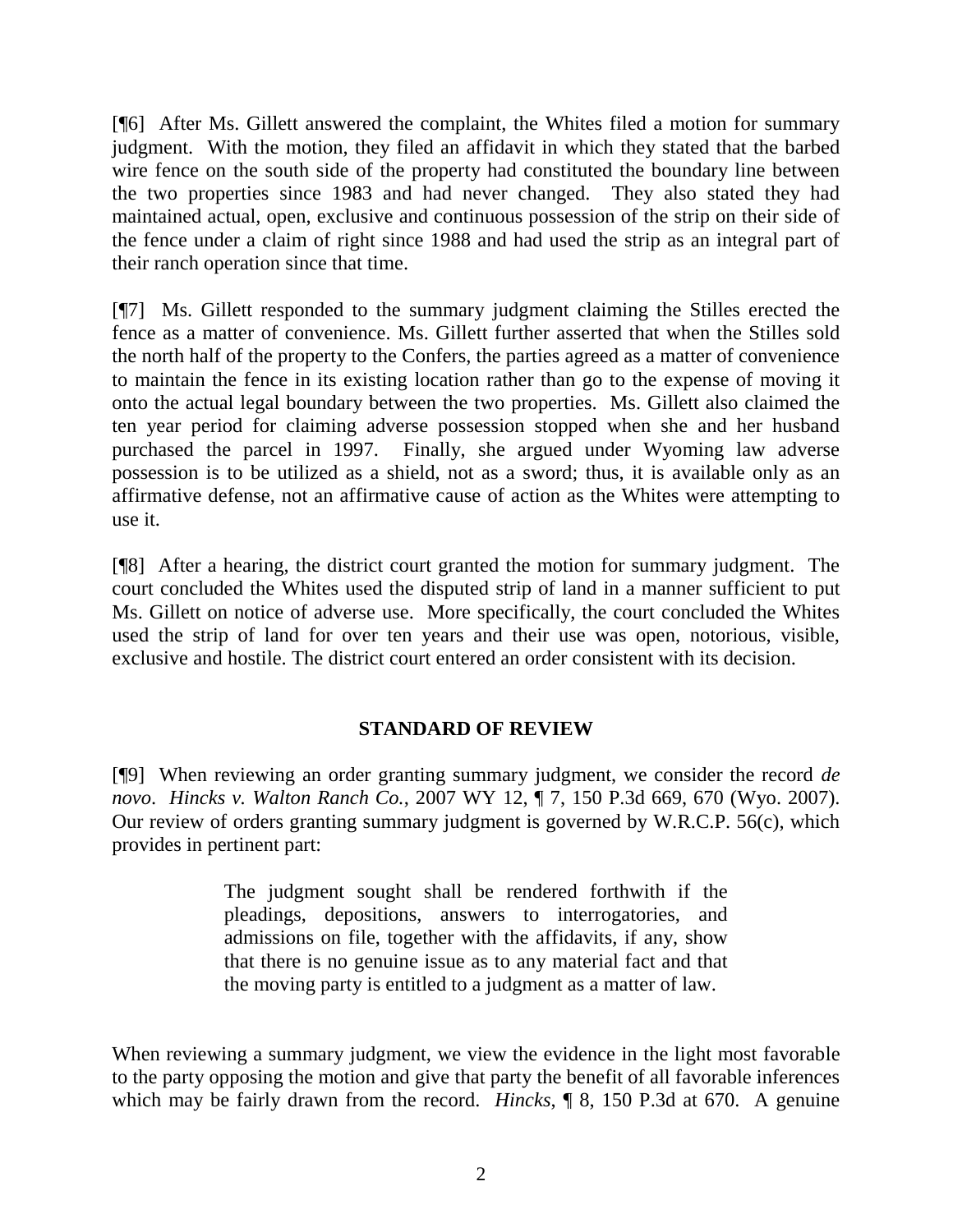issue of material fact exists when a disputed fact, if proven, would have the effect of establishing or refuting an essential element of an asserted cause of action or defense. *Id.*

## **DISCUSSION**

[¶10] Ms. Gillett claims summary judgment was not proper because 1) the question of whether the fence was a boundary fence or a fence of convenience was one of fact and she presented evidence showing the fence was one of convenience to rebut the claim of adverse possession; 2) the Whites did not establish that Ms. Gillett had notice of the adverse claim until 1997 at the earliest, meaning the ten year period was not satisfied when they filed their complaint in 2005; 3) the Whites could not claim adverse possession because under Wyoming law adverse possession may only be used as a shield, that is, an affirmative defense, and not as a sword, or an affirmative cause of action.

[¶11] The Whites respond that they satisfied the requirements of adverse possession by their continuous use of the property since 1988 and Ms. Gillett is too late to rely on the ten year statute of limitations. They also claim the fence clearly is not one of convenience because there is nothing on the terrain that would require the fence to vary from the true boundary. Finally they argue the district court properly granted summary judgment because Ms. Gillett did not present evidence showing the existence of a genuine issue of material fact.

[¶12] We consider first Ms. Gillett's claim that adverse possession is available only as an affirmative defense and not as an affirmative cause of action. On that basis, she argues, the Whites could not bring a claim for title to the strip of land by adverse possession. In support of her claim, she cites *Northern Pacific Railway Co. v. United States*, 277 F.2d  $615$ ,  $(10^{th}$  Cir. 1960).

[¶13] Ms. Gillett misunderstands *Northern Pacific*. In that case, the United States brought a quiet title action claiming title to property on the basis of a deed and adverse possession. In its complaint, the United States also asserted the defendant was barred from claiming title to the disputed property by the Wyoming statutes of limitation, which required claims for recovery of property to be brought within ten years after the cause of action accrued and by the doctrine of laches. The court of appeals held the United States, as plaintiff, could not plead the statutes of limitation or laches. The court cited the general rule that statutes of limitation and laches are available only as a defense to affirmative relief and cannot be invoked by a plaintiff to bar defenses asserted by a defendant. The court of appeals did not hold adverse possession was unavailable as an affirmative claim for relief.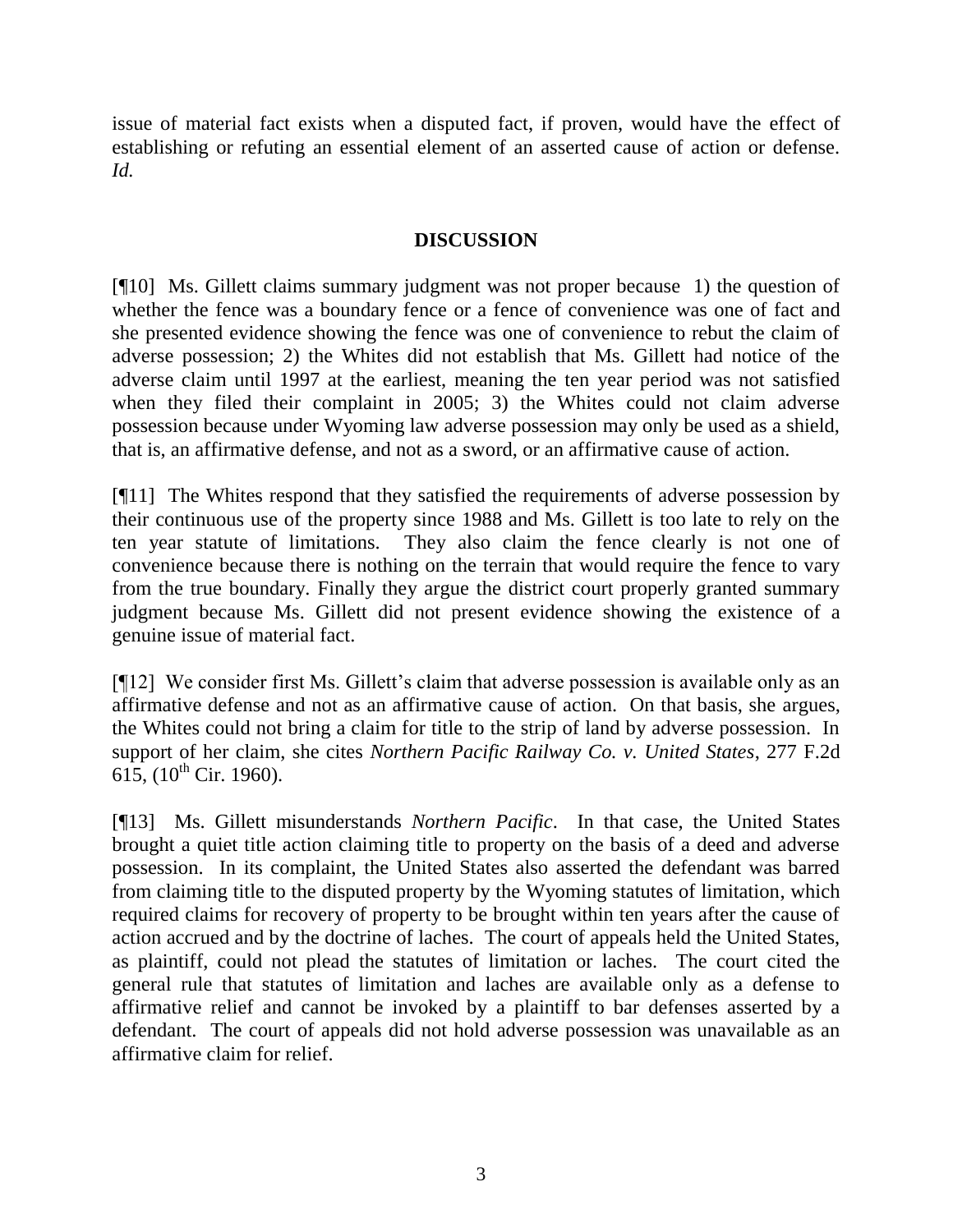[¶14] Wyoming has long recognized that a claim of adverse possession is available to either party in a quiet title action. *Bamforth v. Ihmsen*, 28 Wyo. 282, 205 P. 1004-1006 (Wyo. 1922). This Court has considered affirmative claims of adverse possession in numerous cases. *See, for example*, *Murdock v. Zier*, 2006 WY 80, 137 P.3d 147 (Wyo. 2006) and *Davis v. Chadwick*, 2002 WY 157, 55 P.3d 1267 (Wyo. 2002). Ms. Gillett's claim that adverse possession was not available to the Whites as an affirmative claim for relief has no merit.

[¶15] We consider next Ms. Gillett's claim that the fence separating the properties was one of convenience. We begin our discussion by reviewing the factors necessary to establish adverse possession.

> In order to establish adverse possession, the claiming party must show actual, open, notorious, exclusive and continuous possession of another's property which is hostile and under claim of right or color of title. Possession must be for the statutory period, ten years. When there is no clear showing to the contrary, a person who has occupied the land for the statutory period, in a manner plainly indicating that he has acted as the owner thereof, is entitled to a presumption of adverse possession; and the burden shifts to the opposing party to explain such possession. However, if a claimant's use of the property is shown to be permissive, then he cannot acquire title by adverse possession.

*Hovendick v. Ruby*, 10 P.3d 1119, 1122 (Wyo. 2000) (citation omitted). In some circumstances, enclosing land within a fence is sufficient to "raise the flag" of adverse possession. *Id*. at 1123. However, a fence kept simply for convenience has no effect upon the true boundary between tracts of land because, unlike a boundary fence, a fence of convenience gives rise to permissive use and permissive use will not support a claim for adverse possession. *Id*. Ordinarily, the question of whether a fence is one of convenience or delineates a boundary is one of fact. *Davis*, ¶ 17, 55 P.3d at 1274.

[¶16] The Whites presented evidence that the fence separating their property from Ms. Gillett's property was in place in its present location when they purchased the property from the Confers in 1988, seventeen years before they filed their quiet title action, and when the Confers purchased the property from the Stilles in 1983, twenty-two years before they filed their quite title action. The Whites also provided Mr. Confer's affidavit stating that when he and his wife purchased the property, they and the Stilles agreed the fence line represented the boundary between the two parcels.<sup>1</sup> The Whites attested that

l

<sup>&</sup>lt;sup>1</sup> The Whites admitted in their complaint that Ms. Gillett held legal title to the disputed acre located on their side of the fence. Thus, the Stilles and the Confers were apparently mistaken in their belief that the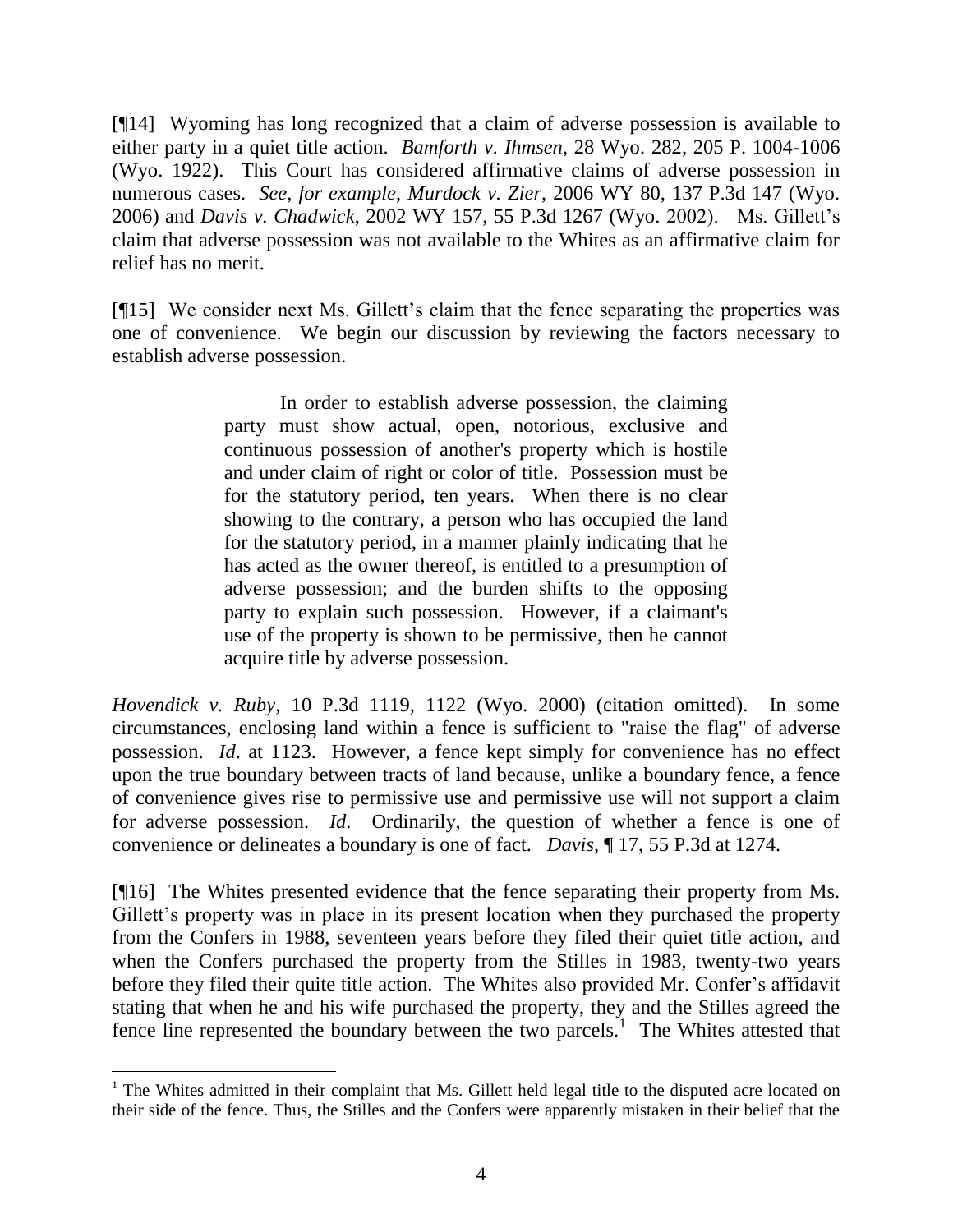they have cultivated, seeded, harrowed and used the strip of land for grazing since they purchased the land in 1988. It is undisputed the strip of land lies inside the fence line on the Whites' side of the fence as it has since at least 1983. By presentation of this evidence, the Whites established a presumption of adverse possession, and the burden shifted to Ms. Gillett to present evidence showing the Whites' possession was not actual, open, notorious, exclusive, continuous for ten years, hostile or under color of title.

[¶17] In opposition to the Whites' motion, Ms. Gillett argued the fence was a fence of convenience, meaning the Whites' use of the strip of land was permissive and their claim to ownership of the land by adverse possession must fail. In support of her argument, she filed an affidavit in which she stated:

- 9. I believe that the original owner of the property, Stilles, had placed the fence there as a matter of convenience for his own use.
- 10. I further believe that the Confers and Stiles did not move the fence to the legal boundary as neither party wanted to pay for the expense of moving it and left it as a matter of economy.

[¶18] Other than these statements of her unsubstantiated beliefs, Ms. Gillett presented no evidence supporting her claim that the fence was one of convenience. She presented no evidence showing she had personal knowledge of the Stilles' reason for placing the fence where it is or the Confers' and the Stilles' rationale for leaving it in that location. Although Ms. Gillett mentioned the possibility that the fence was placed where it was to accommodate an easement allowing the county access to a gravel pit, she provided no affidavits confirming that possibility and the documentation she provided showing the existence of the easement does not establish any connection between the location of the fence and the easement. Ms. Gillett presented no other affidavits or evidence to substantiate her belief that the fence was one of convenience. Statements of unsubstantiated belief do not create a genuine issue of material fact precluding summary

It is a reasonable rule that, when a man has occupied a piece of ground, though under a mistaken belief as to the true boundary, for the period prescribed by law, openly, notoriously, exclusively, and in a manner plainly indicating that he acted as owner thereof, the presumption should be, in the absence of explanatory circumstances showing the contrary, that he occupied the land adversely and under a claim of right, casting the burden of explaining such possession upon the person who disputes his right.

*Shores v. Lindsey*, 591 P.2d 895, 902 (Wyo. 1979).

fence represented the true boundary between their properties. Under Wyoming law, however, a mistaken belief as to the true boundary does not change the presumption of adverse possession that arises with presentation of the required evidence. As this Court has said: